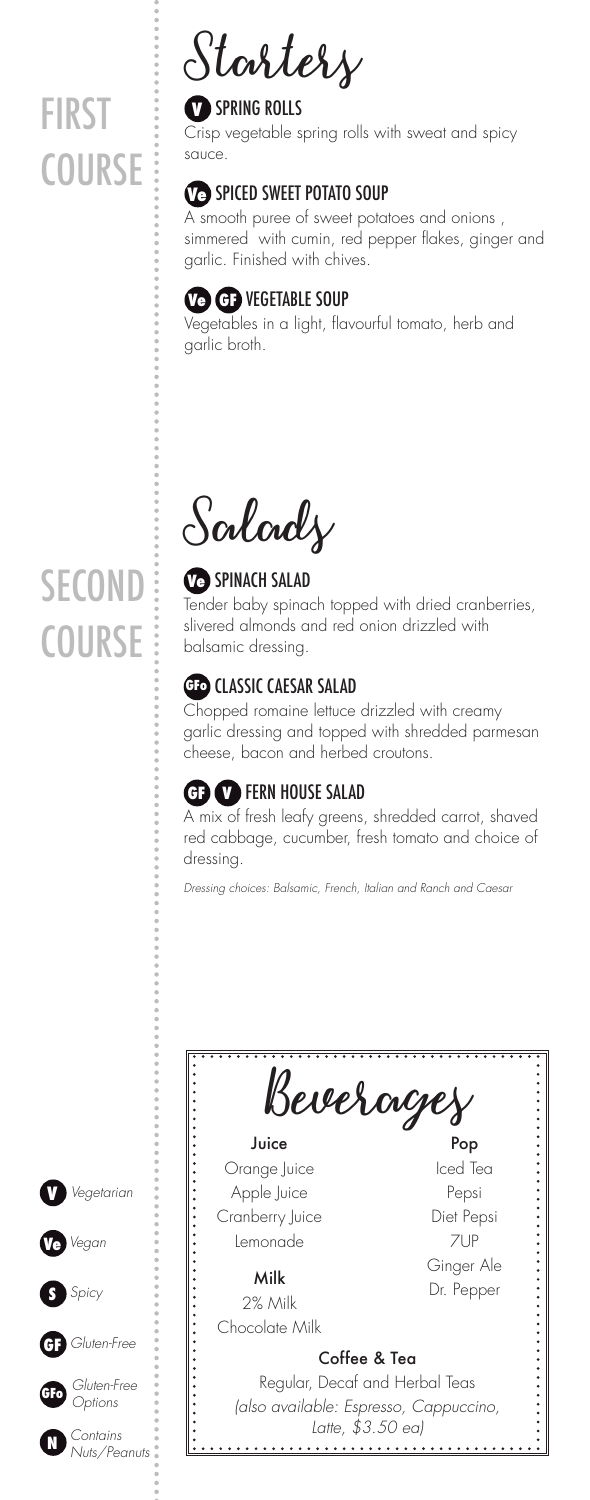# THIRD **COURSE**

**Entrées**

#### CRISPY SESAME CHICKEN

Tender bites of crispy chicken coated in a house made sticky Asian sauce topped with slivered scallions and sesame seeds, served on basmati rice with seasonal vegetables.

#### **GFo** SIRLOIN STEAK

New York style sirloin grilled to your liking, topped with velvety béarnaise sauce. Served with mashed potato and vegetables.

#### **GF** HERB-CRUSTED CHICKEN BREAST

Simply delicious flame-grilled chicken breast seasoned with fresh thyme and rosemary. Served with basmati rice and seasonal vegetables.

#### **S** PENNE TOSCANA

Al dente penne tossed with spicy Italian sausage, bacon and sautéed mushrooms in a flavourful basil rose sauce, topped with parmesan cheese.

#### **GF** BAKED BALSAMIC TROUT

Delicate rainbow trout baked in a balsamic and maple glaze with basmati rice and seasonal vegetables.

#### **Ve GF** CHICK PEA TIKKA MASALA

Curried chick peas with carrot, onion, and sweet bell pepper, simmered with coconut milk on basmati rice with seasonal vegetables.

*Vegetarian & Gluten-Free and Impossible Meatless Patty options available for Burger of the* 

*Day*

 $\bullet$  **G**  $\bullet$  **Burger** of the  $\mathcal{D}_{\alpha\alpha}$ 

Juicy prime beef burger fire-grilled and topped with Fern's secret sauce, American cheese, crisp lettuce, onion and sliced dill pickles on a toasted pretzel bun. Served with French fries.



*Fern Resort has managed to gain its share of ghost stories over its 124 years. Since Robert Downing was known to dabble in the paranormal and with night security wandering the resort late at night you can see how the stories could build. Bergwen's doors have been known to mysteriously open by themselves. On an unrelated note Lake Couchiching is known to have strong winds off the lake.*